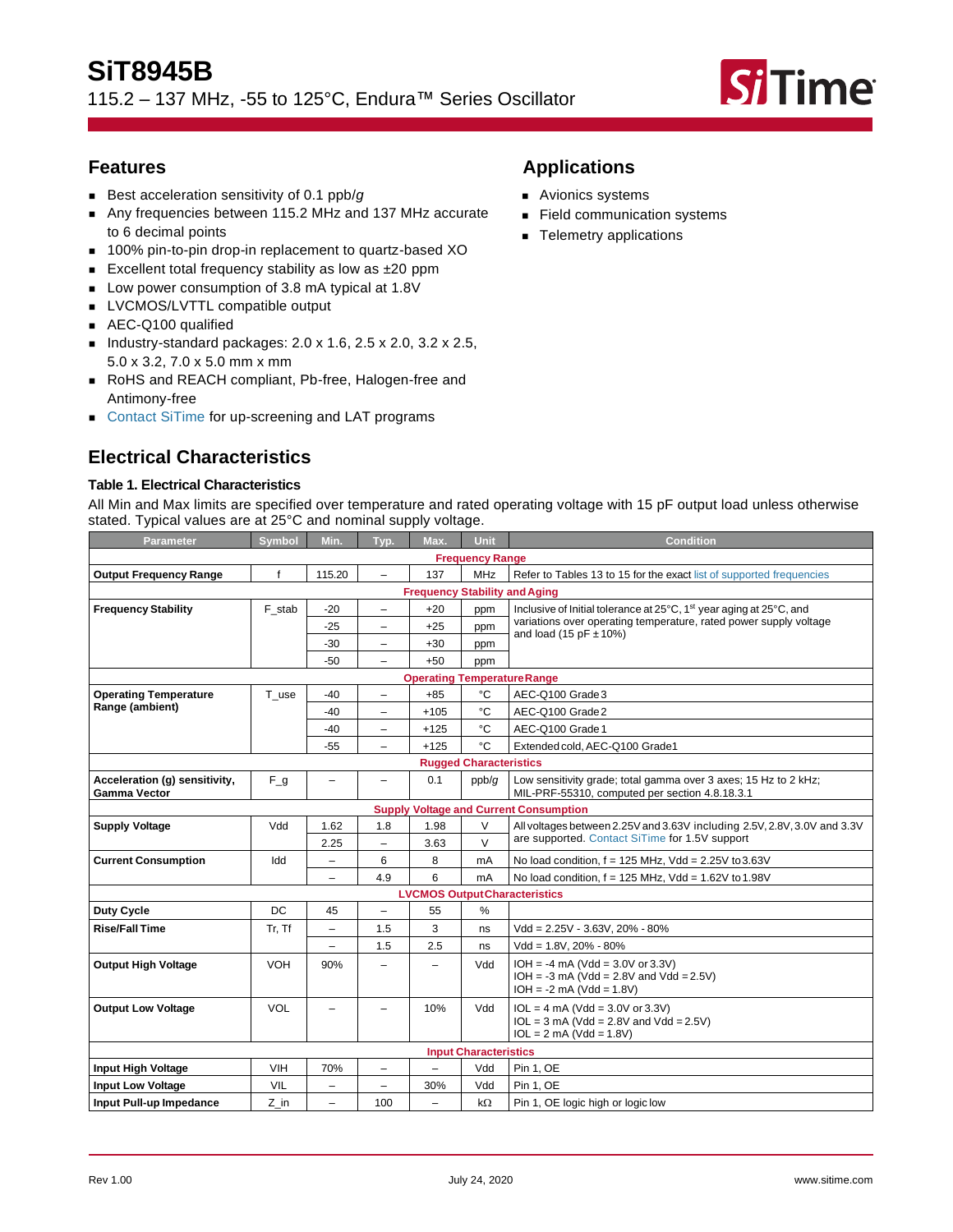

### **Table 1. Electrical Characteristics (continued)**

| <b>Parameter</b>                 | <b>Symbol</b>        | Min.                     | Typ. | Max. | <b>Unit</b>   | <b>Condition</b>                                                           |
|----------------------------------|----------------------|--------------------------|------|------|---------------|----------------------------------------------------------------------------|
| <b>Startup and Resume Timing</b> |                      |                          |      |      |               |                                                                            |
| <b>Startup Time</b>              | T start              |                          |      | 5    | ms            | Measured from the time Vdd reaches its rated minimum value                 |
| Enable/Disable Time              | T <sub>0</sub> e     | $\overline{\phantom{0}}$ | -    | 130  | ns            | $f = 115.20$ MHz. For other frequencies, $T_{0}$ e = 100 ns + 3 $*$ cycles |
| <b>Standby Current</b>           | l_std                |                          | 2.6  |      | μA            | Vdd = 2.8V to 3.3V, $\overline{ST}$ = Low, Output is weakly pulled down    |
|                                  |                      | $\overline{\phantom{0}}$ | 1.4  | -    | μA            | Vdd = $2.5V$ , $\overline{ST}$ = Low, Output is weakly pulled down         |
|                                  |                      |                          | 0.6  |      | μA            | Vdd = 1.8V, $\overline{ST}$ = Low, Output is weakly pulled down            |
|                                  |                      |                          |      |      | <b>Jitter</b> |                                                                            |
| <b>RMS Period Jitter</b>         | $T_{\parallel}$ jitt |                          | 1.6  | 2.5  | ps            | f = 125 MHz, 2.25V to 3.63V                                                |
|                                  |                      | $\overline{\phantom{0}}$ | 1.8  | 3    | ps            | f = 125 MHz, 1.8V                                                          |
| Peak-to-peak Period Jitter       | T_pk                 |                          | 12   | 20   | ps            | = 125 MHz, Vdd = 2.5V, 2.8V, 3.0V or 3.3V                                  |
|                                  |                      |                          | 14   | 30   | ps            | f = 125 MHz, Vdd = 1.8V                                                    |
| <b>RMS Phase Jitter (random)</b> | $T$ <sub>_phj</sub>  |                          | 0.7  |      | ps            | f = 125 MHz, Integration bandwidth = 900 kHz to 7.5 MHz                    |
|                                  |                      |                          | 1.5  |      | ps            | $f = 125$ MHz, Integration bandwidth = 12 kHz to 20 MHz                    |

## **Table 2. Pin Description**

| Pin.  | <b>Symbol</b> |                                                                                                              | <b>Functionality</b>                                                                                   |
|-------|---------------|--------------------------------------------------------------------------------------------------------------|--------------------------------------------------------------------------------------------------------|
|       |               | <b>Output Enable</b>                                                                                         | $H^{[1]}$ : specified frequency output<br>L: output is high impedance. Only output driver is disabled. |
| OE/NC | No Connect    | Any voltage between 0 and Vdd or Open <sup>[1]</sup> : Specified frequency<br>output. Pin 1 has no function. |                                                                                                        |
| 2     | GND           | Power                                                                                                        | Electrical ground <sup>[2]</sup>                                                                       |
| 3     | OUT           | Output                                                                                                       | Oscillator output                                                                                      |
|       | VDD           | Power                                                                                                        | Power supply voltage <sup>[2]</sup>                                                                    |





### **Figure 1. Pin Assignments**

#### <span id="page-1-1"></span><span id="page-1-0"></span>**Notes:**

1. In OE mode, a pull-up resistor of 10kΩ or less is recommended if pin 1 is not externally driven. If pin 1 needs to be left floating, use the NC option.

2. A capacitor of value 0.1 µF or higher between Vdd and GND is required.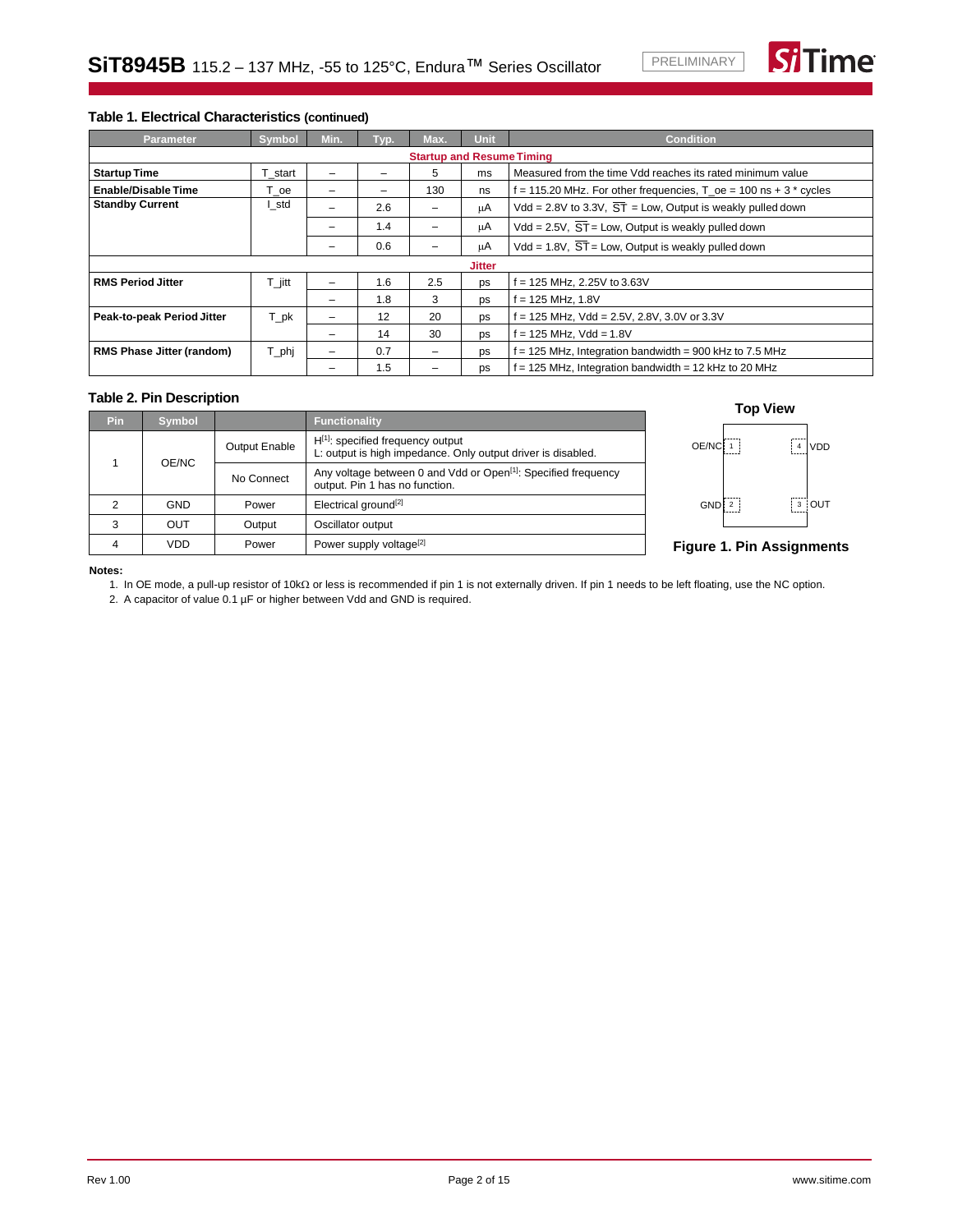

### **Table 3. Absolute Maximum Limits**

Attempted operation outside the absolute maximum ratings may cause permanent damage to the part. Actual performance of the IC is only guaranteed within the operational specifications, not at absolute maximum ratings.

| <b>Parameter</b>                                                     | Min.   | Max. | Unit   |
|----------------------------------------------------------------------|--------|------|--------|
| <b>Storage Temperature</b>                                           | $-65$  | 150  | $\sim$ |
| Vdd                                                                  | $-0.5$ |      |        |
| <b>Electrostatic Discharge</b>                                       |        | 2000 |        |
| Soldering Temperature (follow standard Pb free soldering guidelines) |        | 260  | $\sim$ |
| Junction Temperature <sup>[3]</sup>                                  |        | 150  | $\sim$ |

<span id="page-2-0"></span>**Note:**

3. Exceeding this temperature for extended period of time may damage the device.

### **Table 4. Thermal Consideration[\[4\]](#page-2-1)**

| Package | $\theta$ JA, 4 Layer Board<br>$(^{\circ}C/W)$ | $\theta$ JA, 2 Layer Board<br>$(^{\circ}C/W)$ | $\theta$ JC, Bottom<br>$(^{\circ}C/W)$ |
|---------|-----------------------------------------------|-----------------------------------------------|----------------------------------------|
| 7050    | 142                                           | 273                                           | 30                                     |
| 5032    | 97                                            | 199                                           | 24                                     |
| 3225    | 109                                           | 212                                           | 27                                     |
| 2520    | 117                                           | 222                                           | 26                                     |
| 2016    | 152                                           | 252                                           | 36                                     |

<span id="page-2-1"></span>**Note:**

4. Refer to JESD51 for  $\theta$ JA and  $\theta$ JC definitions, and reference layout used to determine the  $\theta$ JA and  $\theta$ JC values in the above table.

#### **Table 5. Maximum Operating JunctionTemperature[\[5\]](#page-2-2)**

| <b>Max Operating Temperature (ambient)</b> | <b>Maximum Operating Junction Temperature</b> |
|--------------------------------------------|-----------------------------------------------|
| $85^{\circ}$ C                             | $93^{\circ}$ C                                |
| $105^{\circ}$ C                            | $113^{\circ}$ C                               |
| $125^{\circ}$ C                            | $133^{\circ}$ C                               |

<span id="page-2-2"></span>**Note:**

5. Datasheet specifications are not guaranteed if junction temperature exceeds the maximum operating junction temperature.

### **Table 6. Environmental Compliance**

| <b>Parameter</b>                  | <b>Condition/Test Method</b> |  |
|-----------------------------------|------------------------------|--|
| <b>Mechanical Shock</b>           | MIL-STD-883F, Method 2002    |  |
| <b>Mechanical Vibration</b>       | MIL-STD-883F, Method 2007    |  |
| <b>Temperature Cycle</b>          | JESD22. Method A104          |  |
| Solderability                     | MIL-STD-883F, Method 2003    |  |
| <b>Moisture Sensitivity Level</b> | MSL1@260°C                   |  |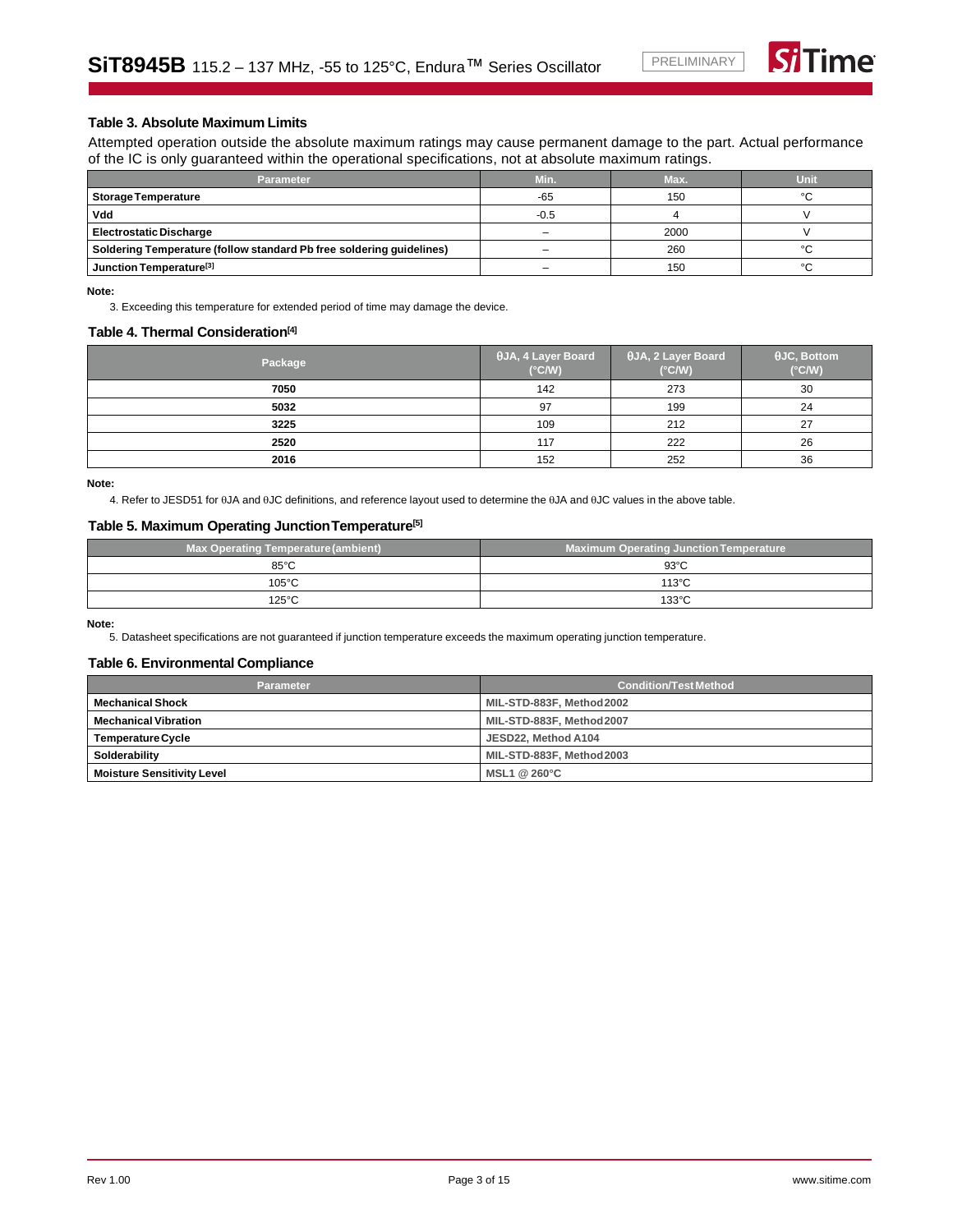Time

# **Test Circuit and Waveform**





### <span id="page-3-1"></span>**Note:**

6. Duty Cycle is computed as Duty Cycle =TH/Period.

# **Timing Diagrams**



## **Figure 4. Startup Timing (OE Mode)[\[7\]](#page-3-2)**



**Figure 3. Waveform**



T\_oe: Time to re-enable the clock output

# **Figure 5. OE Enable Timing (OE Mode Only)**



T\_oe: Time to put the output in High Z mode

## **Figure 6. OE Disable Timing (OE ModeOnly)**

### <span id="page-3-2"></span><span id="page-3-0"></span>**Note:**

7. SiT8945 has "no runt" pulses and "no glitch" output during startup or resume.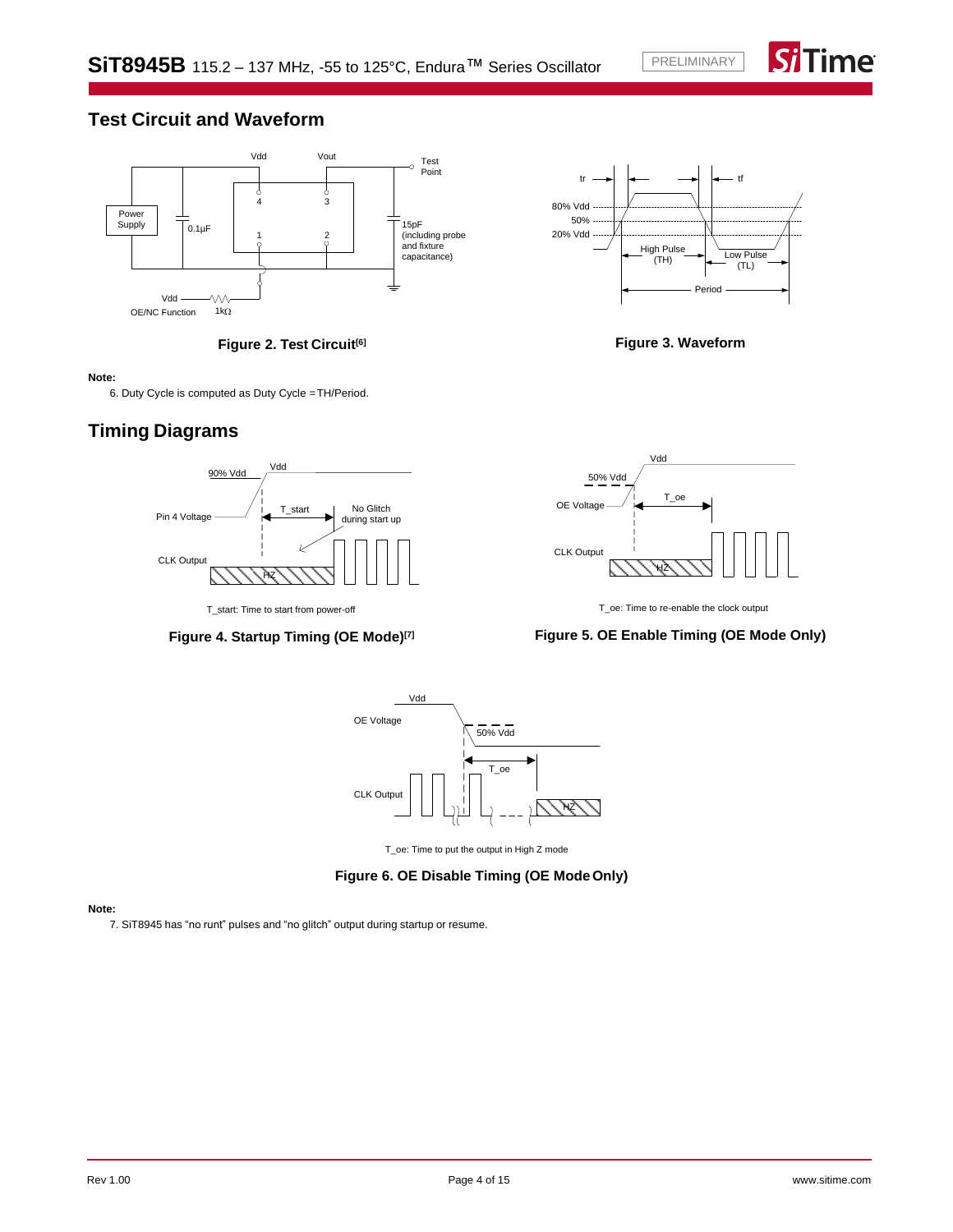

# **Performance Plots[\[8\]](#page-5-0)**



**Figure 7. Idd vs Frequency**



**Figure 8. Frequency vsTemperature**



**Figure 9. RMS Period Jitter vs Frequency**



**Figure 11. 20%-80% Rise Timevs Temperature**



**Figure 10. Duty Cycle vs Frequency**



**Figure 12. 20%-80% Fall Time vs Temperature**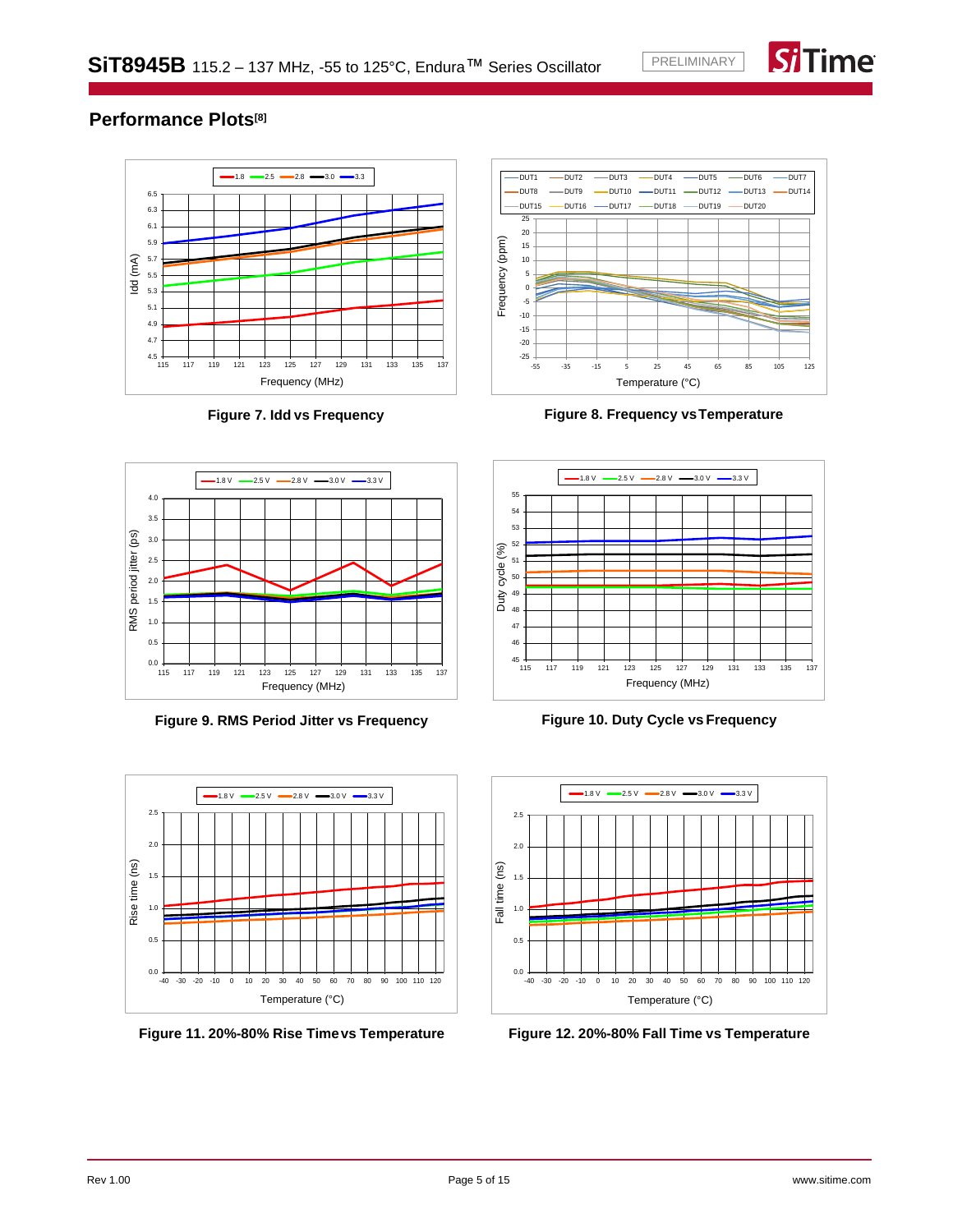

# **Performance Plots[\[8\]](#page-5-0)**



**Figure 13. RMS Integrated Phase Jitter Random (12 kHz to 20 MHz) vs Frequency[\[9\]](#page-5-1)**



**Figure 14. RMS Integrated Phase Jitter Random (900 kHz to 20 MHz) vs Frequency[\[9\]](#page-5-1)**

<span id="page-5-1"></span><span id="page-5-0"></span>**Notes:**

8. All plots are measured with 15 pF load at room temperature, unless otherwise stated.

9. Phase noise plots are measured with Agilent E5052B signal source analyzer.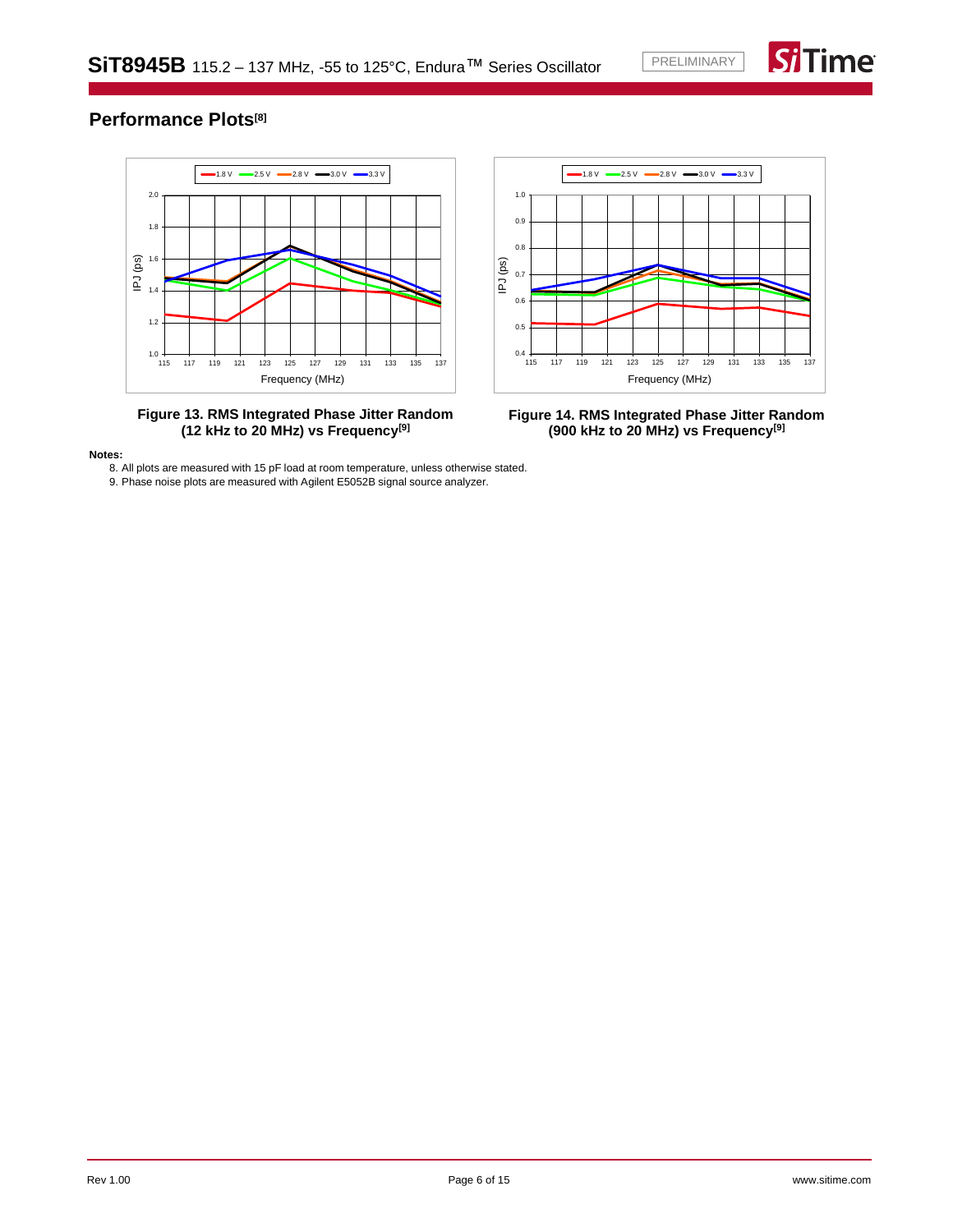# **Programmable Drive Strength**

The [SiT8945](https://www.sitime.com/products/lvcmos-ruggedized-oscillators/sit8945) includes a programmable drive strength feature to provide a simple, flexible tool to optimize the clock rise/fall time for specific applications. Benefits from the programmable drive strength feature are:

- Improves system radiated electromagnetic interference (EMI) by slowing down the clock rise/fall time.
- Improves the downstream clock receiver's (RX) litter by decreasing (speeding up) the clock rise/fall time.
- Ability to drive large capacitive loads while maintaining full swing with sharp edge rates.

For more detailed information about rise/fall time control and drive strength selection, see the [SiTime Application](https://www.sitime.com/support/resource-library?filter=641)  Notes [section.](https://www.sitime.com/support/resource-library?filter=641)

# **EMI Reduction by Slowing Rise/Fall Time**

[Figure 15](#page-6-0) shows the harmonic power reduction as the rise/fall times are increased (slowed down). The rise/fall times are expressed as a ratio of the clock period. For the ratio of 0.05, the signal is very close to a square wave. For the ratio of 0.45, the rise/fall times are very close to near-triangular waveform. These results, for example, show that the 11<sup>th</sup> clock harmonic can be reduced by 35 dB if the rise/fall edge is increased from 5% of the period to 45% of the period.



<span id="page-6-0"></span>**Figure 15. Harmonic EMI reduction as a Function of Slower Rise/Fall Time**

## **Jitter Reduction with Faster Rise/Fall Time**

Power supply noise can be a source of jitter for the downstream chipset. One way to reduce this jitter is to speed up the rise/fall time of the input clock. Some chipsets may also require faster rise/fall time in order to reduce their sensitivity to this type of jitter. Refer to the [Rise/Fall Time Tables \(Table 7 to Table 11\)](#page-7-0) to determine the proper drive strength.

## **High Output Load Capability**

<span id="page-6-1"></span>The rise/fall time of the input clock varies as a function of the actual capacitive load the clock drives. At any given drive strength, the rise/fall time becomes slower as the output load increases. As an example, for a 3.3V SiT8945 device with default drive strength setting, the typical rise/fall time is 0.46 ns for 5 pF output load. The typical rise/fall time slows down to 1 ns when the output load increases to 15 pF. One can choose to speed up the rise/fall time to 0.72 ns by then increasing the driven strength setting on the SiT8945 to "F".

The SiT8945 can support up to 30 pF in maximum capacitive loads with up to 3 additional drive strength settings. Refer to the [Rise/Tall Time Tables \(Table 7 to 11\)](#page-7-0) to determine the proper drive strength for the desired combination of output load vs. rise/fall time.

# **SiT8945 Drive Strength Selection**

[Tables 7 through 11](#page-7-0) define the rise/fall time for a given capacitive load and supply voltage.

- **1.** Select the table that matches the SiT8945 nominal supply voltage (1.8V, 2.5V, 2.8V, 3.0V, 3.3V)
- **2.** Select the capacitive load column that matches the application requirement (5 pF to 30 pF)
- **3.** Under the capacitive load column, select the desired rise/fall times.
- **4.** The left-most column represents the part number code for the corresponding drive strength.
- **5.** Add the drive strength code to the part number for ordering purposes.

## **Calculating Maximum Frequency**

Based on the rise and fall time data given in [Tables 7](#page-6-1)  [through 11,](#page-6-1) the maximum frequency the oscillator can operate with guaranteed full swing of the output voltage over temperature as follows:

$$
Max Frequency = \frac{1}{5 \times Trf\_20/80}
$$

where Trf 20/80 is the typical value for 20%-80% rise/fall time.

# **Example 1**

Calculate  $f_{MAX}$  for the following condition:

- $Vdd = 3.3V$  [\(Table 11\)](#page-7-1)
- Capacitive Load: 30 pF
- Desired Tr/f time  $= 1.46$  ns  $(rise/fall time part number code = U)$

Part number for the above example:

SiT8945BM**E**12-18EA137.000000

Drive strength code is inserted here. Default setting is "-"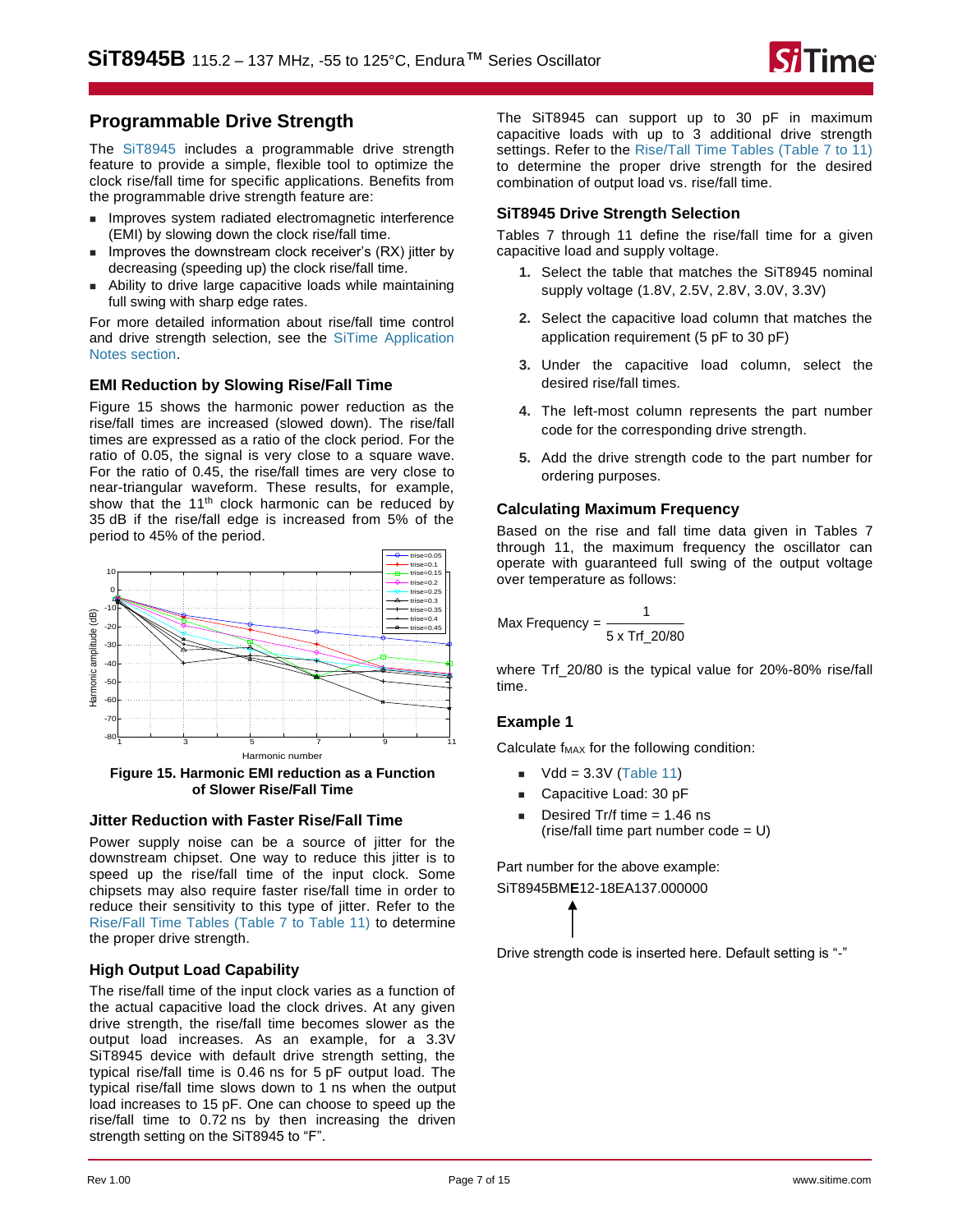

# **Rise/Fall Time (20% to 80%) vs CLOAD Tables**

### <span id="page-7-0"></span>**Table 7. Vdd = 1.8V Rise/Fall Times for Specific CLOAD**

| Rise/Fall Time Typ (ns)          |      |       |  |  |
|----------------------------------|------|-------|--|--|
| Drive Strength\C <sub>LOAD</sub> | 5 pF | 15 pF |  |  |
|                                  | 0.93 | n/a   |  |  |
| F                                | 0.78 | n/a   |  |  |
| י ו                              | 0.70 | 1.48  |  |  |
| F or "-": default                | 0.65 | 1.30  |  |  |

### **Table 9. Vdd = 2.8V Rise/Fall Times for Specific CLOAD**

| <b>Rise/Fall Time Typ (ns)</b> |      |      |       |  |
|--------------------------------|------|------|-------|--|
| Drive Strength $C_{LOAD}$      | 5 pF | 15pF | 30 pF |  |
| R                              | 1.29 | n/a  | n/a   |  |
| В                              | 0.97 | n/a  | n/a   |  |
| T or "-": default              | 0.55 | 1.12 | n/a   |  |
| Е                              | 0.44 | 1.00 | n/a   |  |
| U                              | 0.34 | 0.88 | n/a   |  |
|                                | 0.29 | 0.81 | 1.48  |  |

### <span id="page-7-1"></span>**Table 11. Vdd = 3.3V Rise/Fall Times for Specific CLOAD**

| Rise/Fall Time Typ (ns) |      |      |       |  |  |
|-------------------------|------|------|-------|--|--|
| Drive Strength \ CLOAD  | 5 pF | 15pF | 30 pF |  |  |
| R                       | 1.16 | n/a  | n/a   |  |  |
| В                       | 0.81 | n/a  | n/a   |  |  |
| T or "-": default       | 0.46 | 1.00 | n/a   |  |  |
|                         | 0.33 | 0.87 | n/a   |  |  |
|                         | 0.28 | 0.79 | 1.46  |  |  |
|                         | 0.25 | 0.72 | 1.31  |  |  |

<span id="page-7-2"></span>**Note:**

10. "n/a" indicates that the resulting rise/fall time from the respective combination of the drive strength and output load does not provide rail-to-rail swing and is not available.

### **Table 8. Vdd = 2.5V Rise/Fall Times for Specific CLOAD**

| <b>Rise/Fall Time Typ (ns)</b> |      |      |  |  |  |
|--------------------------------|------|------|--|--|--|
| Drive Strength \ CLOAD         | 5 pF | 15pF |  |  |  |
| R                              | 1.45 | n/a  |  |  |  |
| R                              | 1.09 | n/a  |  |  |  |
| T or "-": default              | 0.62 | 1.28 |  |  |  |
| F.                             | 0.54 | 1.00 |  |  |  |
|                                | 0.43 | 0.96 |  |  |  |
|                                | 0.34 | 0.88 |  |  |  |

## **Table 10. Vdd = 3.0V Rise/Fall Times for Specific CLOAD**

| Rise/Fall Time Typ (ns) |      |      |       |  |
|-------------------------|------|------|-------|--|
| Drive Strength $CLOAD$  | 5 pF | 15pF | 30 pF |  |
| R                       | 1.22 | n/a  | n/a   |  |
| в                       | 0.89 | n/a  | n/a   |  |
| T or "-": default       | 0.51 | 1.00 | n/a   |  |
| F                       | 0.38 | 0.92 | n/a   |  |
|                         | 0.30 | 0.83 | n/a   |  |
|                         | 0.27 | 0.76 | 1.39  |  |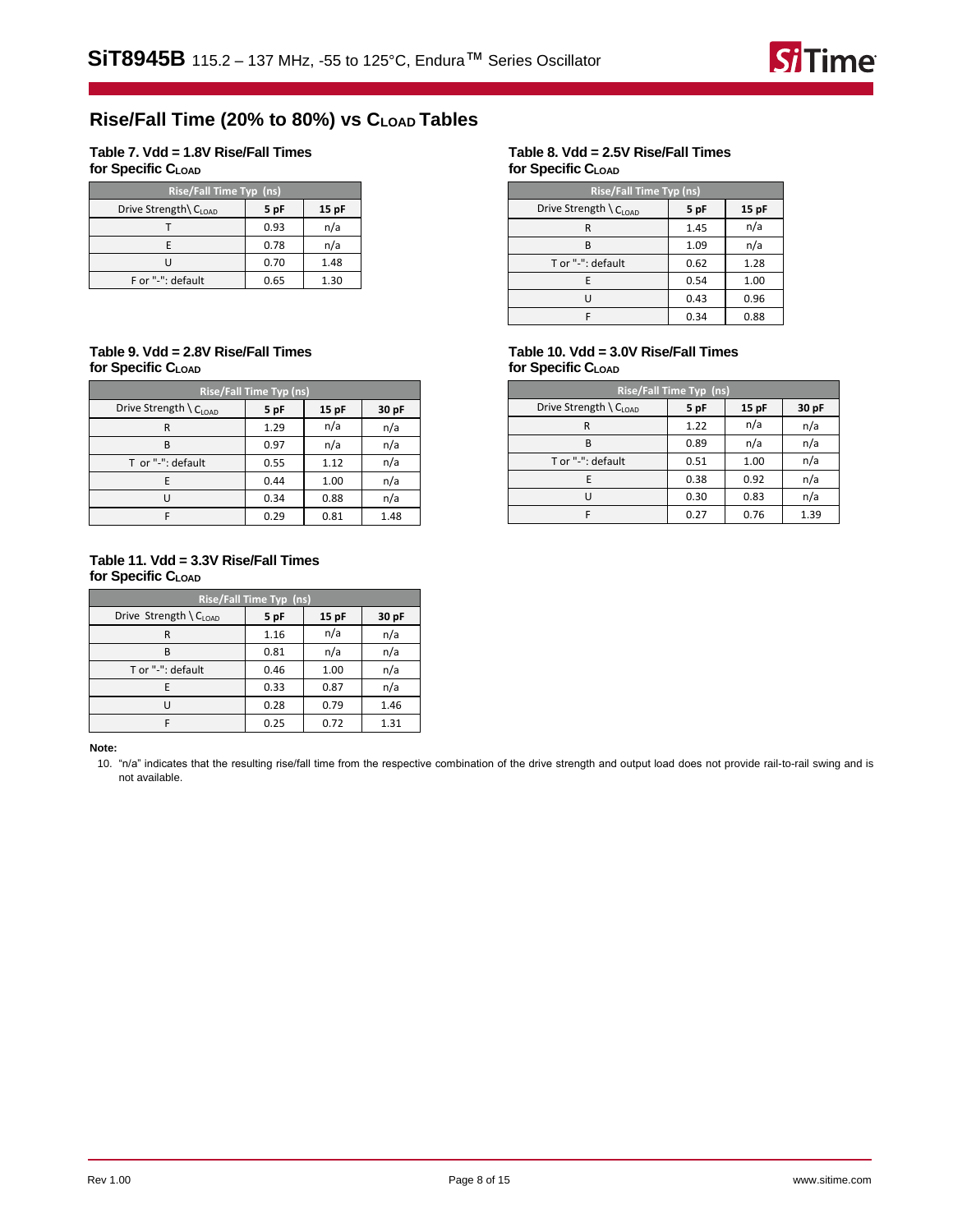

# **Pin 1 Configuration Options (OE or NC)**

Pin 1 of the SiT8945 can be factory-programmed to support two modes: Output Enable (OE) or No Connect (NC). These modes can also be programmed with the [Time Machine II](http://www.sitime.com/time-machine) using [Field Programmable](http://www.sitime.com/fp-devices) [Oscillators.](http://www.sitime.com/fp-devices)

## **Output Enable (OE) Mode**

In the OE mode, applying logic low to the OE pin only disables the output driver and puts it in Hi-Z mode. The core of the device continues to operate normally. Power consumption is reduced due to the inactivity of the output. When the OE pin is pulled High, the output is typically enabled in <1µs.

## **No Connect (NC) Mode**

In the NC mode, the device always operates in its normal mode and outputs the specified frequency regardless of the logic level on pin 1.

[Table 12](#page-8-0) below summarizes the key relevant parameters in the operation of the device in OE or NC mode.

### <span id="page-8-0"></span>**Table 12. OE vs. NC**

|                                    | 0E.    | NC.  |
|------------------------------------|--------|------|
| Active current 125 MHz (max, 1.8V) | 6 mA   | 6 mA |
| OE disable current (max. 1.8V)     | 4 mA   | N/A  |
| OE enable time at 110 MHz (max)    | 130 ns | N/A  |
| Output driver in OE disable        | High Z | N/A  |

### **Output on Startup and OE Enable**

The SiT8945 comes with gated output. Its clock output is accurate to the rated frequency stability within the first pulse from initial device startup.

In addition, the SiT8945 supports "no runt" pulses and "no glitch" output during startup or when the output driver is reenabled from the OE disable mode as shown in the waveform captures in [Figure 16](#page-8-1) an[d Figure 17.](#page-8-2)



**Figure 16. Startup Waveform vs. Vdd**

<span id="page-8-1"></span>

<span id="page-8-2"></span>**Figure 17. Startup Waveform vs. Vdd**  (Zoomed-in View of [Figure 16\)](#page-8-1)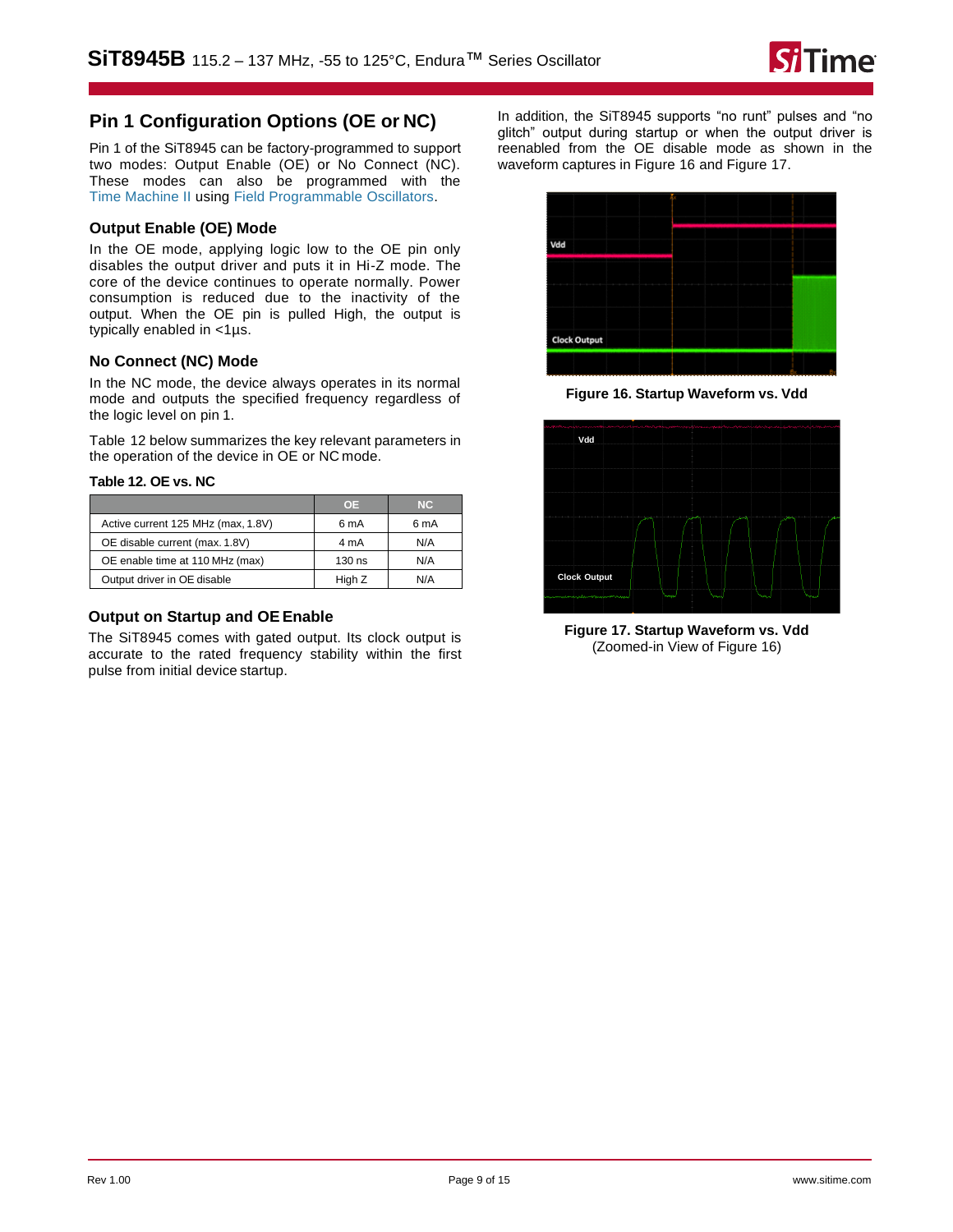

# **Dimensions and Patterns**

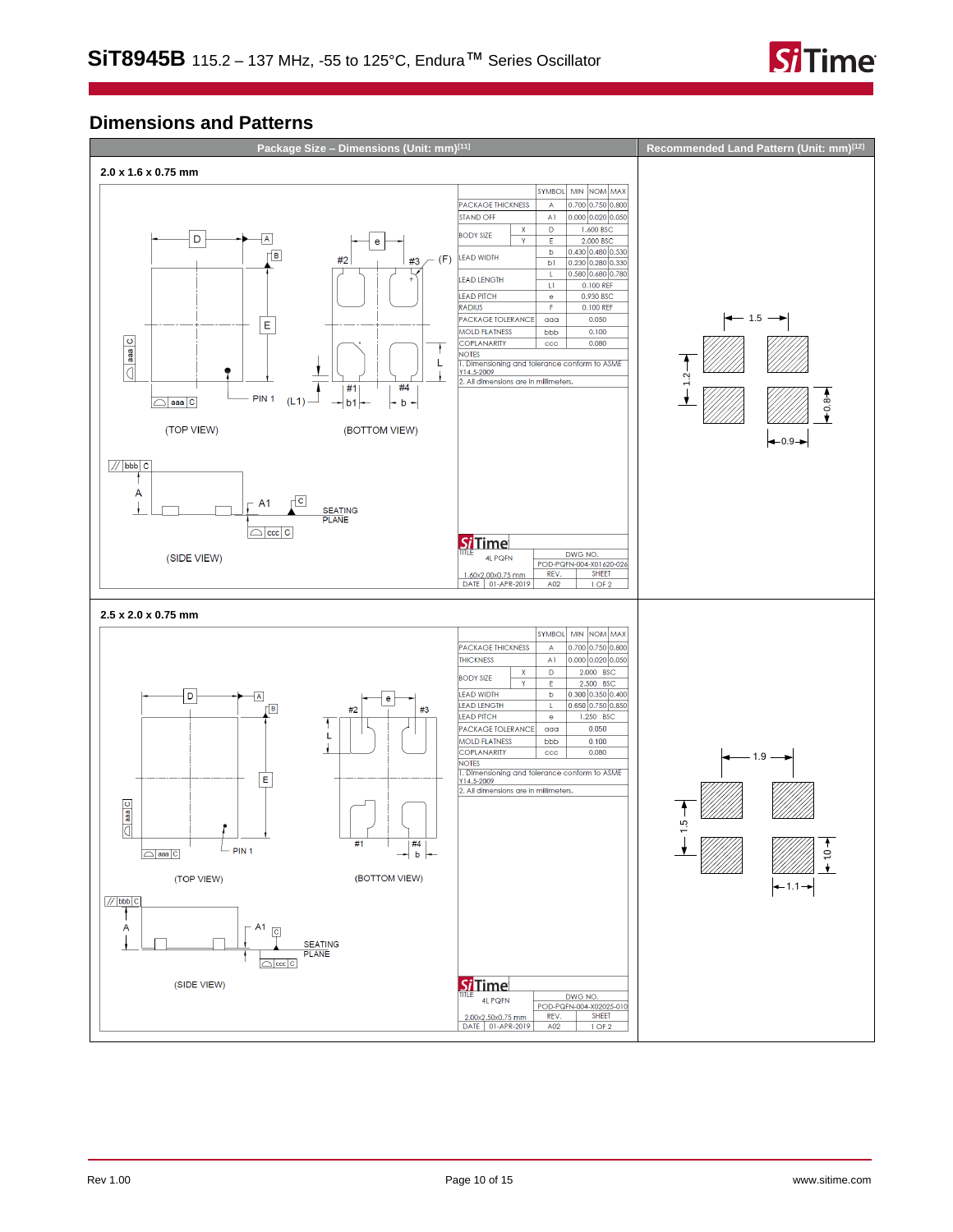

# **Dimensions and Patterns (continued)**

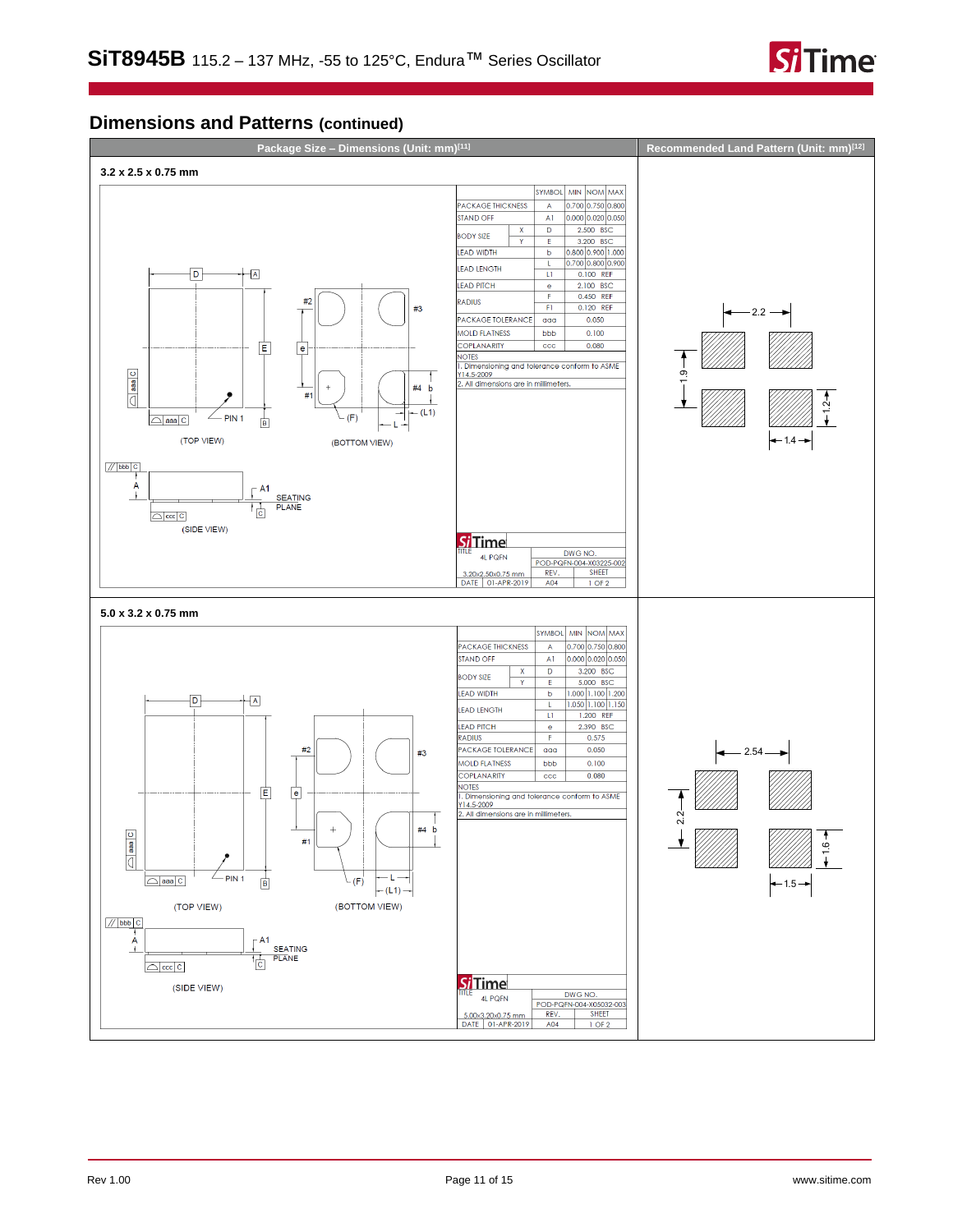

# **Dimensions and Patterns (continued)**



### <span id="page-11-0"></span>**Notes:**

- 11. Top marking: Y denotes manufacturing origin and XXXX denotes manufacturing lot number. The value of "Y" will depend on the assembly location of the device.
- 12. A capacitor of value 0.1 µF or higher between Vdd and GND is required.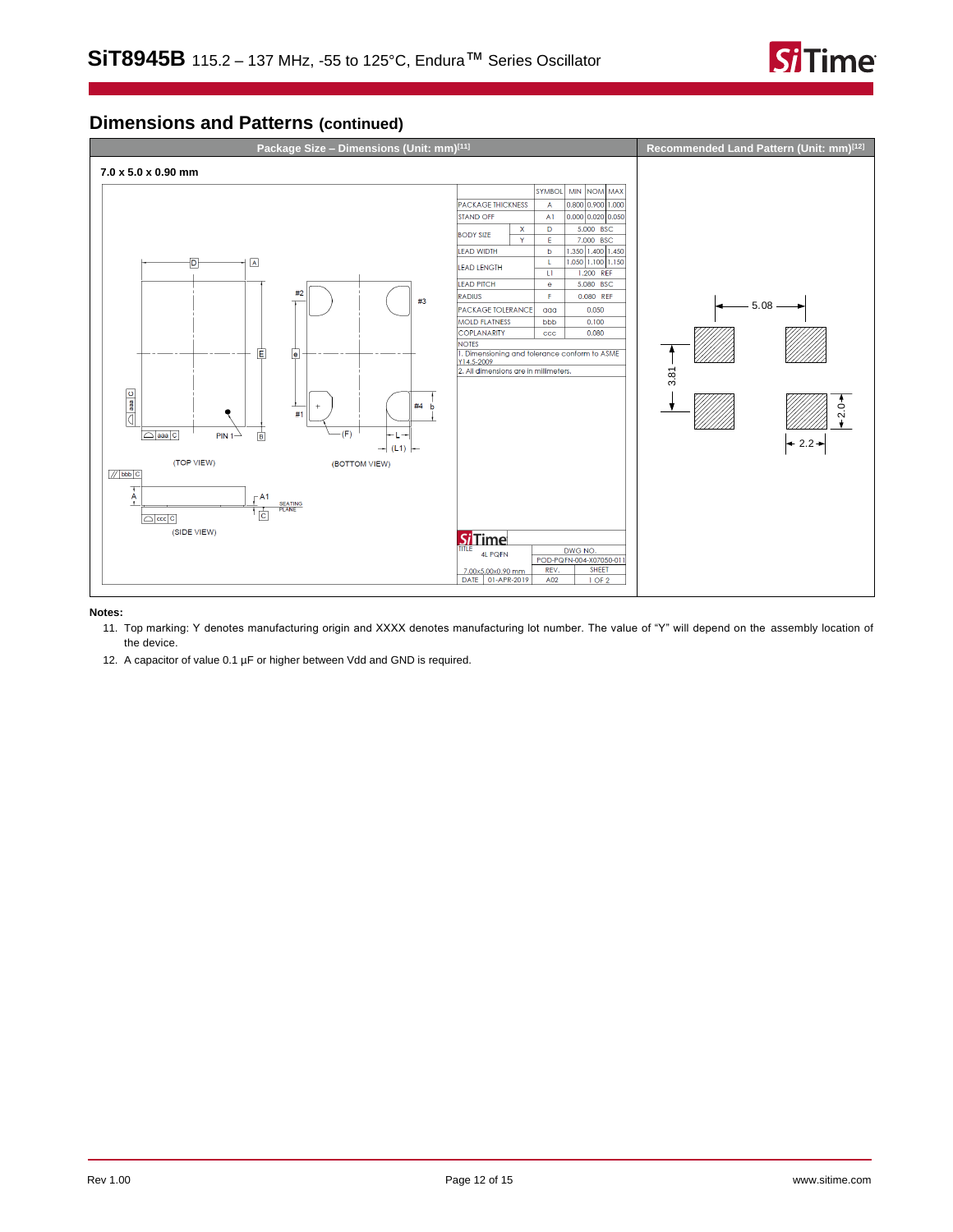

# **Ordering Information**

The following part number guide is for reference only. To customize and build an exact part number, use the SiTime [Part Number Generator.](https://www.sitime.com/part-number-generator?product=SiT8945)



### <span id="page-12-0"></span>**Note:**

13. The voltage portion of the SiT8945 part number consists of two characters that denote the specific supply voltage of the device. The SiT8945 supports either 1.8V ±10% or any voltage between 2.25V and 3.63V. In the 1.8V mode, one can simply insert 18 in the part number. In the 2.5V to 3.3V mode, two digits such as 18, 25 or 33 can be used in the part number to reflect the desired voltage. Alternatively, "XX" can be used to indicate the entire operating voltage range from 2.25V to 3.63V.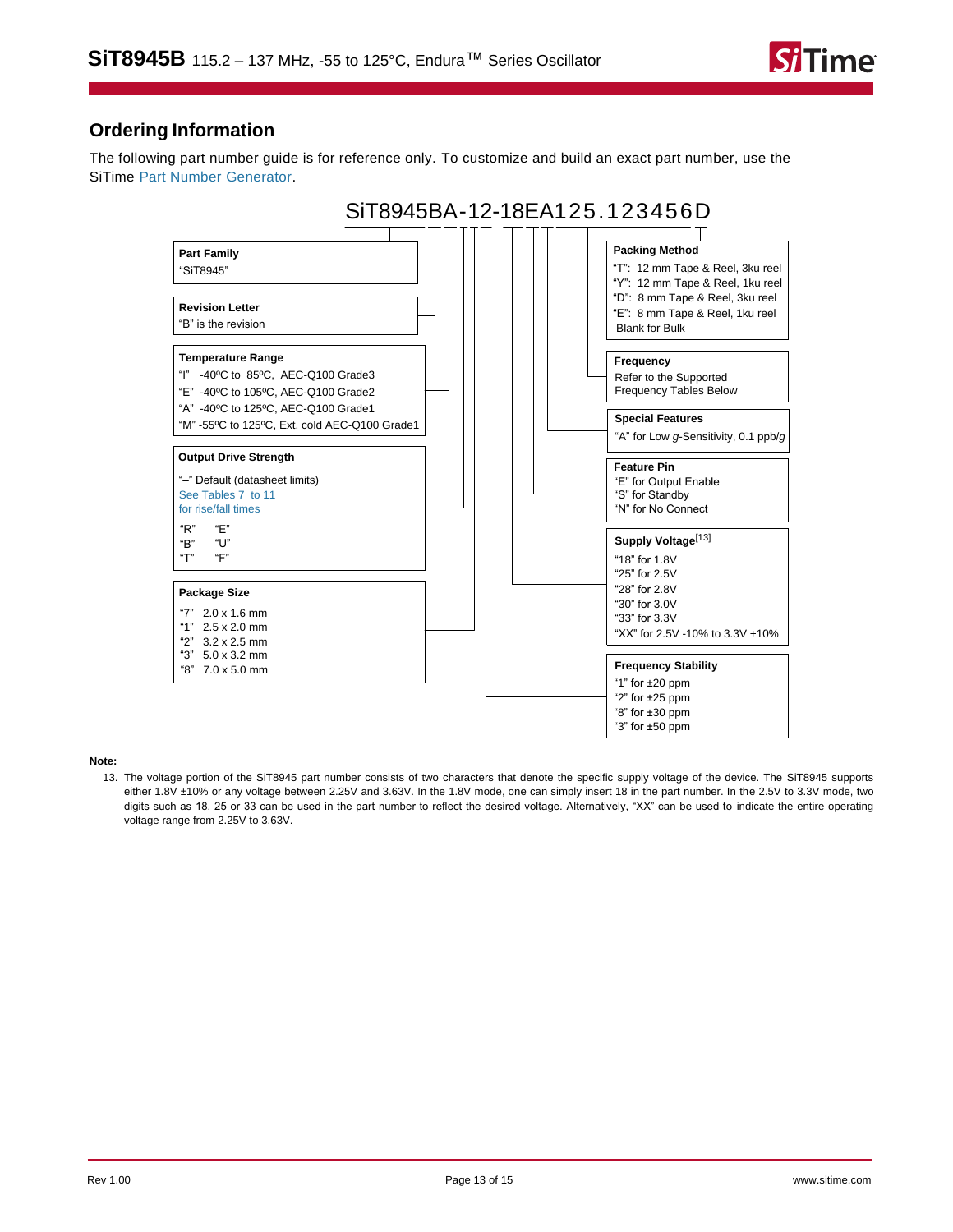### <span id="page-13-1"></span>**Table 13. Supported Frequencies (-40°C to +85°C)[\[14\]](#page-13-3)**

| <b>Frequency Range</b> |                |  |
|------------------------|----------------|--|
| Min.                   | Max.           |  |
| 115.200000 MHz         | 137.000000 MHz |  |

### **Table 14. Supported Frequencies (-40°C to +105°C or -40°C to +125°C)[\[14,](#page-13-3) [15\]](#page-13-4)**

| <b>Frequency Range</b> |                |  |
|------------------------|----------------|--|
| Min.                   | Max.           |  |
| 115.194001 MHz         | 117.810999 MHz |  |
| 118.038001 MHz         | 118.593999 MHz |  |
| 118.743001 MHz         | 122.141999 MHz |  |
| 122.705001 MHz         | 123.021999 MHz |  |
| 123.348001 MHz         | 137.000000 MHz |  |

### <span id="page-13-2"></span>**Table 15. Supported Frequencies (-55°C to +125°C)[\[14,](#page-13-3) [15\]](#page-13-4)**

| <b>Frequency Range</b> |                |  |
|------------------------|----------------|--|
| Min.                   | Max.           |  |
| 119.342001 MHz         | 120.238999 MHz |  |
| 120.262001 MHz         | 121.169999 MHz |  |
| 121.243001 MHz         | 121.600999 MHz |  |
| 123.948001 MHz         | 137.000000 MHz |  |

#### <span id="page-13-3"></span><span id="page-13-0"></span>**Notes:**

14. Any frequency within the min and max values in the above tables are supported with 6 decimal places of accuracy.

15. Please [contact SiTime](https://www.sitime.com/contact-us) for frequencies that are not listed in the tables above.

# <span id="page-13-4"></span>**Table 16. Ordering Codes for Supported Tape & Reel Packing Method**

| <b>Device Size</b>          | 16 mm T&R (3ku) | 16 mm T&R (1ku)          | 12 mm T&R (3ku)          | 12 mm T&R (1ku) | 8 mm T&R (3ku) | 8 mm T&R (1ku) |
|-----------------------------|-----------------|--------------------------|--------------------------|-----------------|----------------|----------------|
| $2.0 \times 1.6$ mm         |                 | $\overline{\phantom{0}}$ | -                        |                 |                |                |
| $2.5 \times 2.0 \text{ mm}$ |                 | -                        | $\equiv$                 |                 |                |                |
| $3.2 \times 2.5$ mm         |                 | $\overline{\phantom{m}}$ | $\overline{\phantom{0}}$ |                 |                |                |
| $5.0 \times 3.2$ mm         |                 | -                        |                          |                 |                |                |
| $7.0 \times 5.0 \text{ mm}$ |                 |                          | $\overline{\phantom{0}}$ |                 |                | -              |